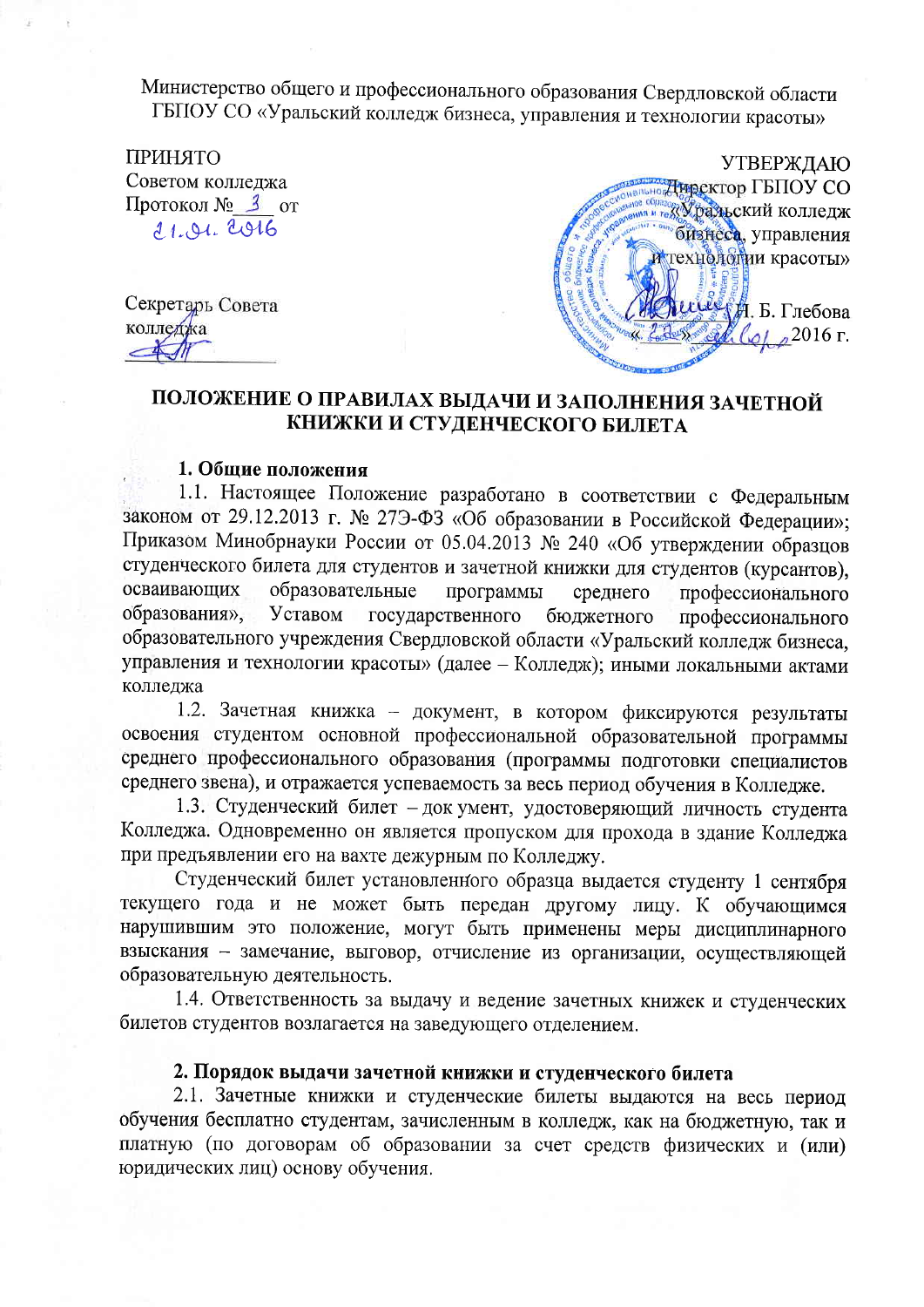2.2. Регистрационные номера зачетной книжки и студенческого билета являются идентичными, не меняются на протяжении всего периода обучения студента в колледже.

2.3. Зачетные книжки и студенческие билеты выдаются студентам очной формы обучения под роспись и регистрируются в журнале учета выдачи зачетных книжек и студенческих билетов. Журнал ведется заведующим отделением и хранится на отделении.

2.4. Студенческий билет студенту первого курса очной формы обучения выдается в течение месяца после начала учебного года.

2.5. Зачетная книжка выдается вновь принятым студентам в течение первого семестра обучения за месяц до начала первой сессии.

2.6. Зачетная книжка по окончании промежуточной аттестации сдается студентом в колледж заведующему отделением и хранится на отделении.

2.7. При переводе студента из другой образовательной организации выписывается новый студенческий билет и зачетная книжка.

2.8. При переводе студента внутри колледжа с одной специальности на другую, с одной формы обучения на другую продолжают ведение ранее выданного студенческого билета и зачетной книжки.

3. Порядок заполнения зачетной книжки и студенческого билета

3.1. Поля зачетной книжки и студенческого билета заполняются аккуратно, шариковой ручкой синего или фиолетового цвета. Заполнение зачетной книжки в рамках своих должностных обязанностей осуществляют директор, заместитель директора по организации и развитию образовательного процесса, председатели государственной экзаменационной комиссии, секретарь государственной аттестационной комиссии, заведующие отделениями, преподаватели учебных дисциплин и профессиональных модулей, руководители практики, руководители курсовых работ (проектов), руководители выпускных квалификационных работ (проектов). Заполнение студенческого билета осуществляет заведующий отделением.

3.2. Зачетная книжка заполняется следующим образом:

3.2.1. На обороте (форзаце) зачетной книжки:

- должна быть наклеена фотографическая карточка ее владельца и заверена печатью колледжа;

- внизу справа должна стоять подпись студента.

3.2.2. На странице №1 зачетной книжки указываются:

- полное наименование образовательной организации в соответствии с Уставом колледжа;

- номер зачетной книжки в соответствии с п. 2.2. настоящего Положения;

- фамилия, имя, отчество в соответствии с паспортными данными без сокращений:

 $\sim$ специальность наименование специальности  $\, {\bf B}$ соответствии федеральным государственным образовательным стандартом;

- форма обучения - в соответствии с приказом о зачислении (очная, заочная):

- дата приказа о зачислении в формате «число, месяц (прописью), год» (например, 28 августа 2015);

- номер приказа о зачислении;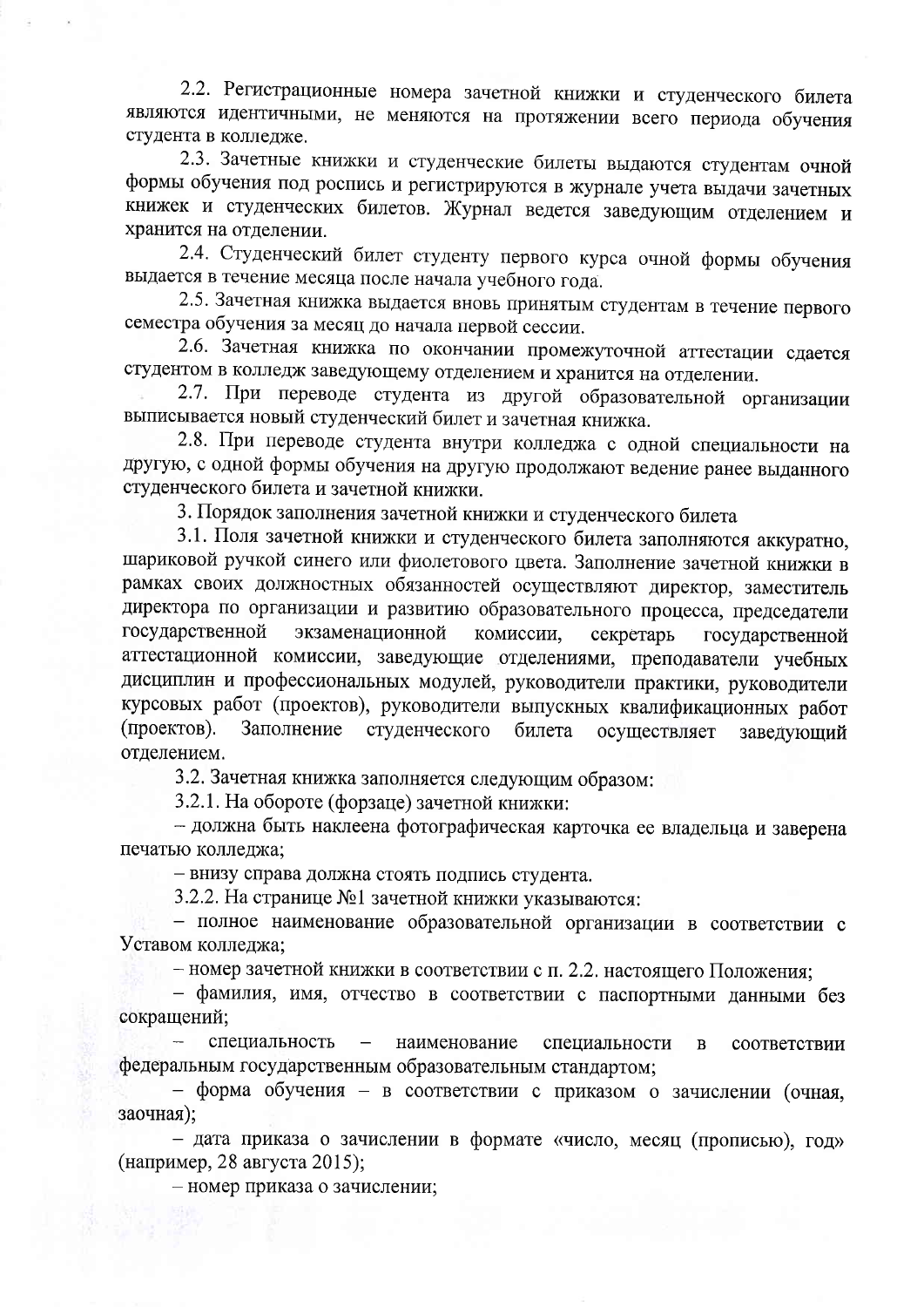- подпись директора Колледжа с последующей расшифровкой, заверенная печатью.

- дата выдачи зачетной книжки в формате «число, месяц (прописью), год» (например, 02 сентября 2015).

3.2.3. На всех последующих страницах зачетной книжки указывается фамилия, имя, отчество студента, учебный год, курс, порядковый номер семестра.

3.2.4. В случае изменения персональных данных студента исправления на первой (второй) странице зачетной книжки вносятся заведующим отделением: исправляемая запись зачеркивается аккуратно одной чертой, выше нее вносится новая запись, которая заверяется подписью с расшифровкой заведующего отлелением.

3.3. Студенческий билет заполняется следующим образом:

3.3.1. На левой стороне разворота студенческого билета указываются:

- полное наименование образовательной организации в соответствии с Уставом колледжа;

- номер билета в соответствии с п. 2.2. настоящего Положения;

- фамилия, имя, отчество в соответствии с паспортными данными. без сокращений;

- дата поступления в соответствии с датой приказа о зачислении в формате «число, месяц, год» (например, 28.08.2015);

- дата выдачи в формате «число, месяц (прописью), год» (например, 02 сентября 2015), но не позднее одного месяца с момента начала обучения;

- подпись студента;

- подпись директора Колледжа.

На место для фотокарточки должна быть наклеена фотография ее владельца, которая заверяется печатью Колледжа.

3.3.2. На правой стороне разворота студенческого билета указываются:

- дата, по которую студенческий билет считается действительным, то есть указывается - «01 сентября» и год, следующий за годом выдачи или продления студенческого билета, для студентов всех курсов, кроме выпускного; дата выпуска и год, следующий за годом продления студенческого билета, для студентов выпускного курса;

- подпись директора Колледжа, скрепленная печатью.

3.4. В течение двух недель с начала каждого учебного года студент обязан сдать в колледж студенческий билет для продления срока его действия.

3.5. Заведующий отделением в течение двух недель со дня сдачи студенческого билета для продления срока действия вносит необходимые записи.

4. Ведение зачетной книжки

4.1. Записи в зачетной книжке студента производятся аккуратно, шариковой ручкой синего или фиолетового цвета. Подчистки, помарки, исправления, не заверенные в установленном порядке, в зачетной книжке не допускаются.

4.2. Исправления ошибок, допущенных в процессе ведения зачетной книжки, допускаются только в порядке исключения. В этом случае:

- неправильная запись зачеркивается аккуратно одной чертой;

- сверху заносится верная запись;

- исправление заверяется фразой «Исправленному верить», подписью с ее расшифровкой лица, допустившего ошибку (преподаватель, руководитель курсовой работы, руководитель практики и т.д.).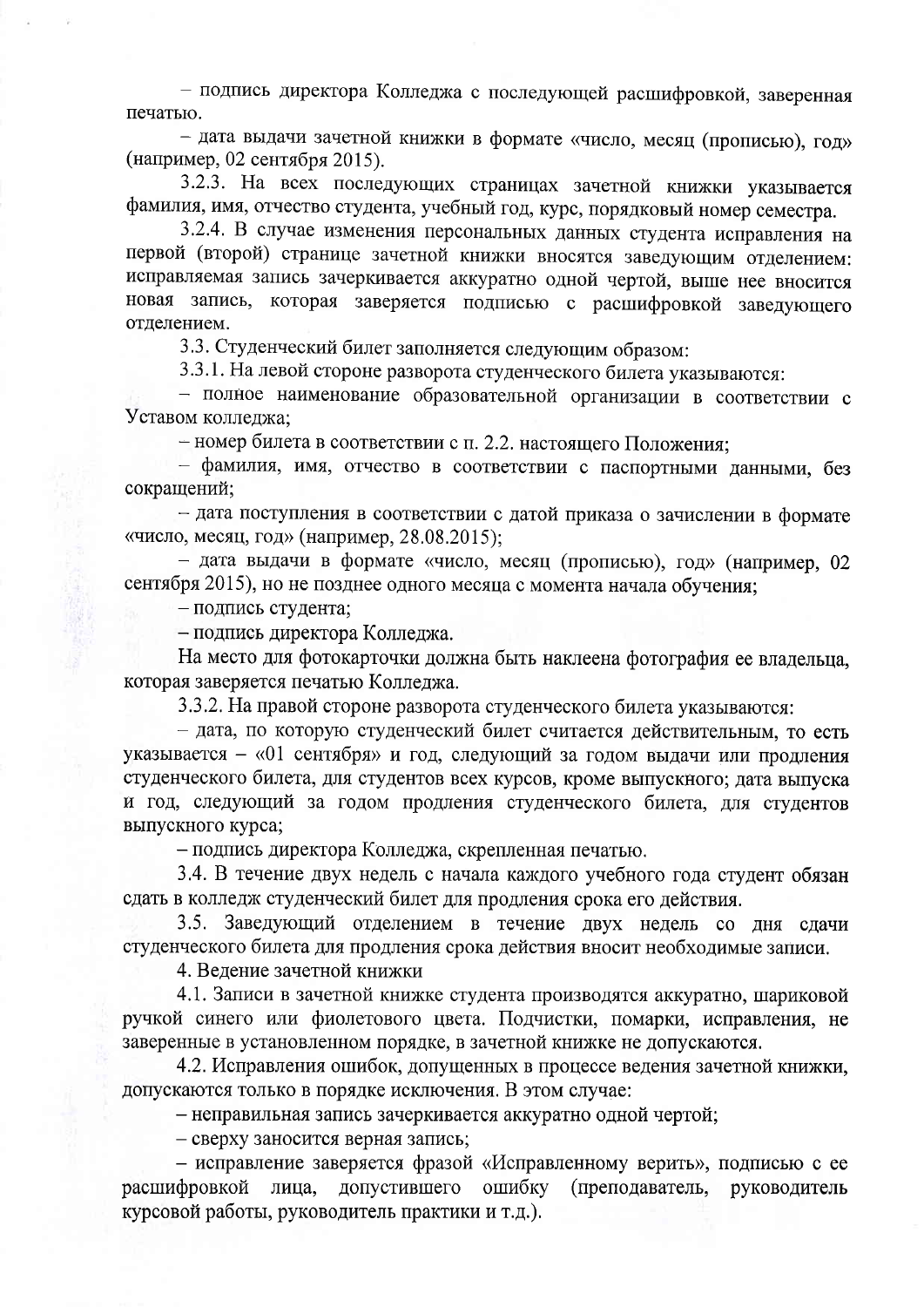4.3. В зачетную книжку заносятся результаты промежуточной аттестации по учебным дисциплинам, профессиональным модулям, междисциплинарному курсу (далее МДК), разделу МДК, которые проставляются преподавателем на странице зачетной книжки, соответствующей семестру прохождения данной дисциплины, профессионального модуля, МДК, раздела МЛК.

графу «Наименование учебной  $4.3.1.$ B. **ДИСЦИПЛИНЫ»** вписывается наименование учебной дисциплины, профессионального модуля, МДК, раздела МДК. Наименование учебной дисциплины, профессионального модуля, МДК, раздела МДК  $\mathbf{B}$ зачетной книжке должно полностью соответствовать наименованию в рабочем учебном плане; сокращения наименования при внесении записи допускаются.

4.3.2. Наименования дисциплин, МДК, разделов МДК, входящих в состав комплексного экзамена по двум или нескольким дисциплинам, МДК, разделам МДК указываются после слов «Комплексный экзамен».

4.3.3. По учебным дисциплинам, МДК, разделам МДК, реализуемым в одном семестре, в графе «Общее количество часов» указывается количество часов максимальной учебной нагрузки в соответствии с рабочим учебным планом.

4.3.4. По учебным дисциплинам /междисциплинарным курсам, реализуемым в нескольких семестрах в графе «Общее количество часов»:

- в случае если рабочим учебным планом предусмотрена промежуточная аттестация в каждом семестре изучения. указывается количество часов максимальной учебной нагрузки в конкретном семестре;

- в случае если рабочим учебным планом не предусмотрена промежуточная аттестация в каждом семестре изучения, указывается общее количество часов максимальной учебной нагрузки за весь период, изучения дисциплины, МДК, раздела МДК.

4.3.5. По профессиональному модулю в графе «Общее количество часов» количество часов указывается за весь период изучения профессионального модуля.

4.3.6. Результаты оценки промежуточной аттестации студента отмечаются в графе «Оценка» следующими отметками: 5 (отлично),  $\overline{4}$  $(xopouto)$ , 3 (удовлетворительно), зачтено, освоен. В случае недостатка места для полного написания возможны сокращения: 5 (отл.), 4 (хор.), 3 (удовл.), зач., осв.

4.3.7. Отметки «2 (неудовлетворительно)», «не зачтено» и «не освоен» в зачетную книжку студента не заносятся.

4.3.8. Оценка, полученная студентом по результатам сдачи комплексного зачета по нескольким учебным дисциплинам, дифференцированного зачета или комплексного экзамена по нескольким учебным дисциплинам, МДК, разделам МДК, комплексного экзамена по профессиональному модулю ставится единая.

4.3.9. Оценка за экзамен (квалификационный) по итогам освоения профессионального модуля заверяется подписями всех членов экзаменационной комиссии.

4.3.10. Оценка, полученная студентом по результатам сдачи зачёта, дифференцированного зачета по производственной практике, проставляется в разделе «Практика».

4.3.11. Итоговые оценки по окончании учебной практики выставляются в зачетной книжке на страницах, озаглавленных «Практика».

4.3.12. Оценка, полученная студентом при пересдаче (проведенной в соответствии с п.4.29, 4.30 Положения об организации и проведении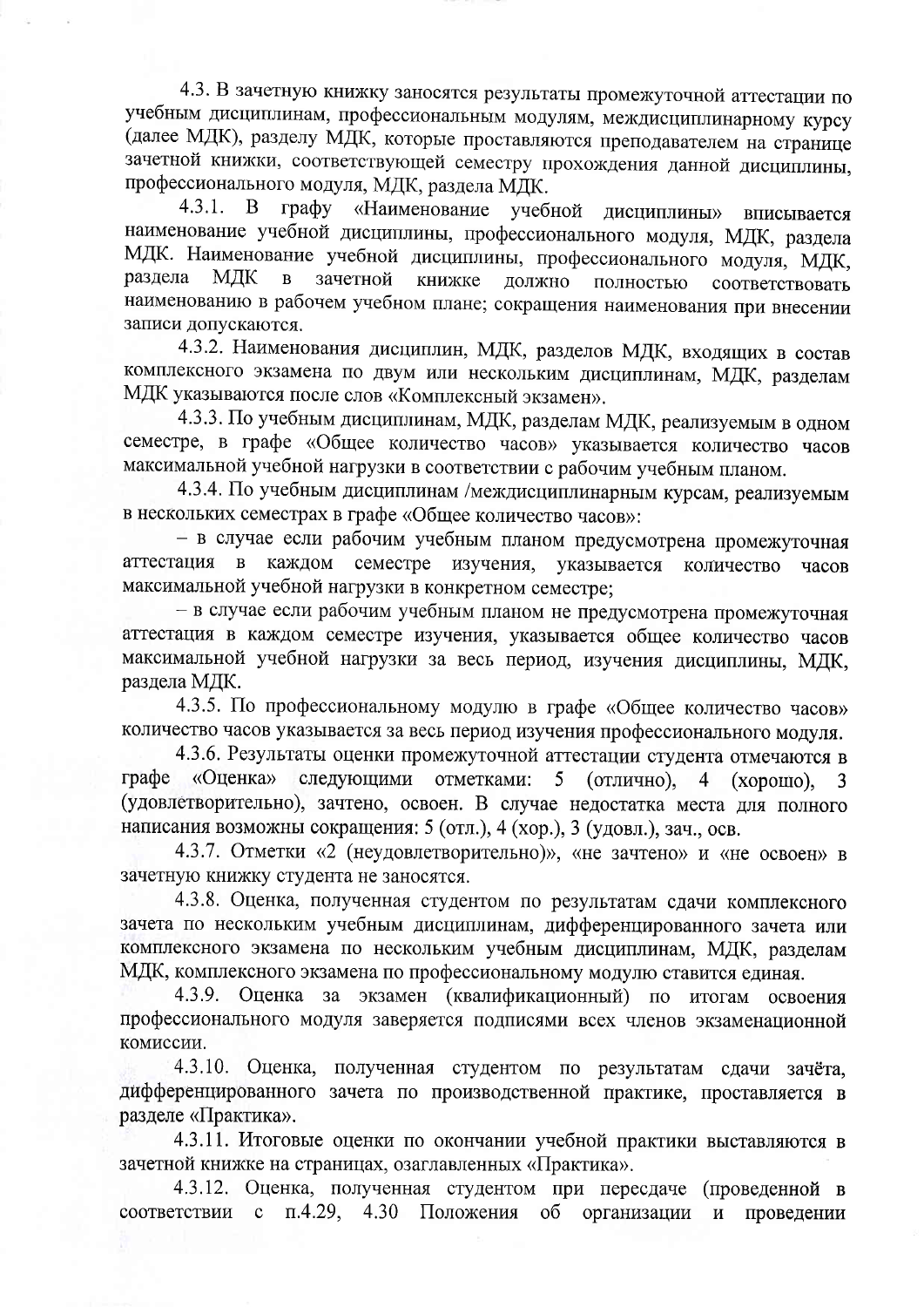промежуточной аттестации обучающихся в ГБПОУ СО «Уральский колледж бизнеса, управления и технологии красоты», с целью повышения уровня знаний, проставляется на странице зачетной книжки, соответствующей семестру, в котором данная форма промежуточной аттестации предусмотрена рабочим учебным планом.

4.3.13. Пример: Пересдача «Наименование дисциплины» - отметка подпись преподавателя с расшифровкой.

4.3.14. В графе «Дата» проставляется фактическая дата сдачи экзамена или зачета в формате: число, месяц, год (например, 02.03.15).

4.3.15. В графе «Подпись» ставится подпись преподавателя, фактически проводившего зачет или экзамен.

4.3.16. В графе «Ф.И.О. преподавателя» указываются фамилия и инициалы преподавателя, фактически проводившего зачет или экзамен.

4.3.17. На разворотах зачётной книжки, соответствующим чётным семестрам обучения, на левой стороне делается запись о переводе на следующий курс после выхода приказа о переводе студентов. Фамилия, имя отчество студента прописывается в именительном падеже. Запись делает заведующий отделением. На правой стороне ставится подпись заместителя директора по организации и развитию образовательного процесса с расшифровкой.

4.4. Сведения о курсовых работах (проектах) вносятся на странице «Курсовые работы (проекты)» руководителем курсовой работы (проекта).

4.4.1. В графе «Наименование учебной дисциплины», указывается:

- для учебных дисциплин: на одной или двух строках записывается наименование учебной дисциплины в соответствии с рабочим учебным планом.

- для междисциплинарных курсов / профессиональных модулей: на одной ИЛИ строках записывается индекс ДВУХ междисциплинарного курса профессионального модуля в соответствии с рабочим учебным планом (например, МДК 01.01, ПМ.01), наименование раздела МДК / МДК / профессионального модуля в соответствии с рабочим учебным планом.

4.4.2. В графе «Тема курсового проекта (работы)» указывается наименование темы курсового проекта (работы) в соответствии с приказом о закреплении тем курсовых проектов (работ).

4.4.3. В графе «Оценка» указываются результаты защиты курсового проекта (работы), которые отмечаются следующими отметками: 5 (отлично), 4 (хорошо), 3 (удовлетворительно). В случае недостатка места для полного написания возможны сокращения: 5 (отл.), 4 (хор.), 3 (удовл.). Оценка 2 (неудовлетворительно) в зачетную книжку студента не заносится.

4.4.4. В графе «Дата» проставляется фактическая дата защиты курсового проекта (работы) в формате: «число, месяц, год» (например, 02.03.2013).

4.4.5. В графе «Подпись» ставится подпись преподавателя, фактически проводившего защиту и прием курсового проекта (работы).

4.4.6. В графе «Ф.И.О. преподавателя» указываются фамилия и инициалы преподавателя, фактически проводившего защиту и прием курсового проекта (работы).

4.5. Сведения о практике вносятся на страницах «Производственная (профессиональная) практика» руководителем практики.

4.5.1. В графе «Курс» указывается курс прохождения практики в соответствии с рабочим учебным планом.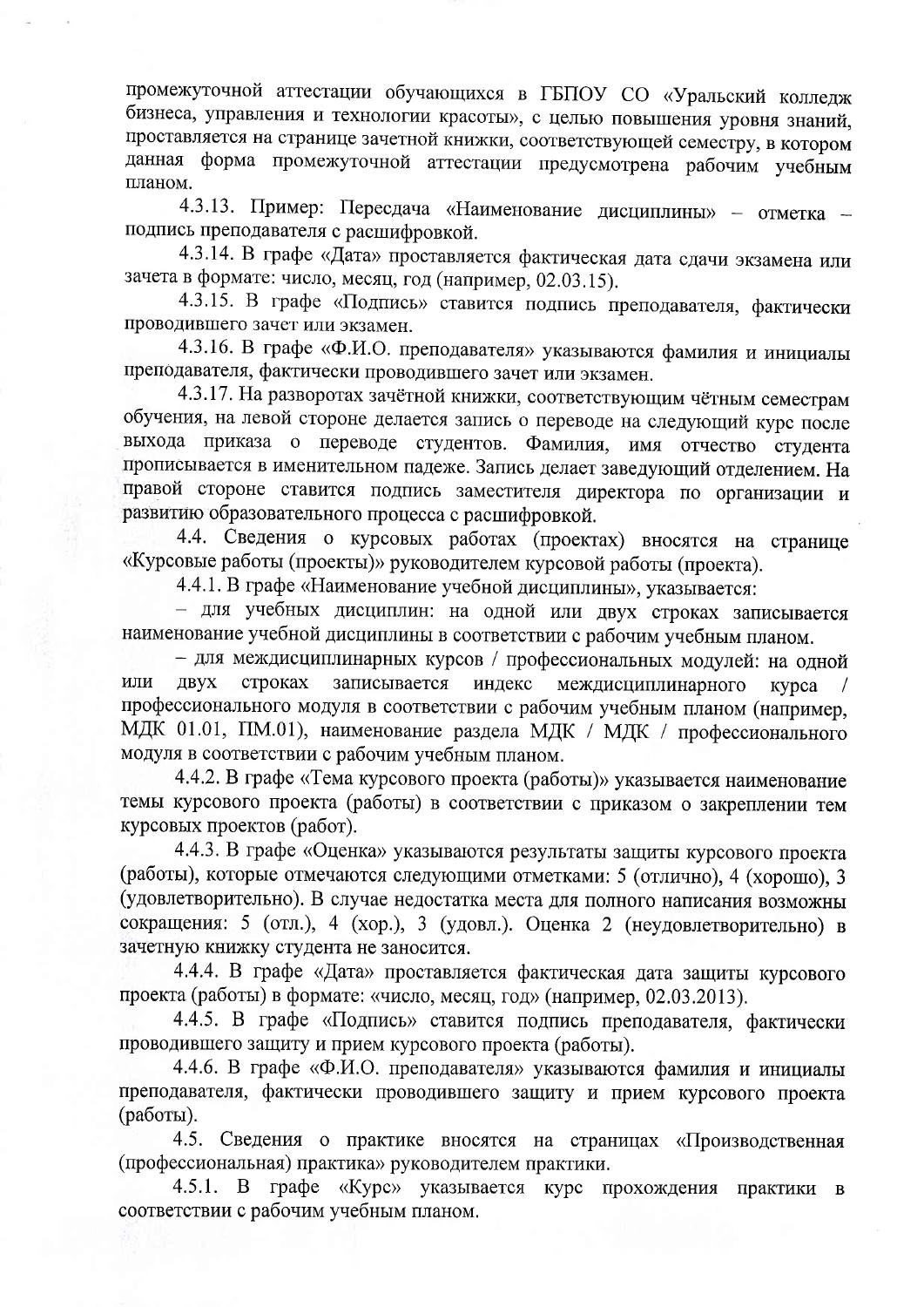4.5.2. В графе «Семестр» указывается семестр прохождения практик в соответствии с рабочим учебным планом.

4.5.3. В графе «Наименование практики» указывается конкретный вид практики в соответствии с рабочим учебным планом: при наличии учебной практики в рамках профессионального модуля делается запись ее индекса (например УП.01); при наличии практики по профилю специальности в рамках профессионального модуля делается запись ее индекса (например ПП.01); запись о преддипломной практике делается сокращенно - ПДП.

4.5.4. В графе «Место проведения практики, в качестве кого работал» указывает фактическое место прохождения практики, указывается в качестве кого работал (должность, профессия) студент.

4.5.5. В графе «Общее количество часов» указывается количество часов максимальной учебной нагрузки в соответствии с рабочим учебным планом.

4.5.6. В графе «Наименование профессии (должность)» указывается в качестве кого работал (должность, профессия) студент.

4.5.7. В графе «Присвоенная квалификация, разряд / оценка» указывается присвоенная квалификация и разряд / в случае получения по практике зачёта, дифференцированного зачёта оценка проставляется в данную графу.

4.5.8. В графе «Дата» проставляется фактическая дата сдачи зачета, дифференцированного зачета или присвоения квалификации в формате: «число, месяц, год» (например, 02.03.15).

4.5.9. В графе «Ф.И.О. руководителя практики от организации» указывается фамилия и инициалы руководителя практики от организации.

4.5.10. В графе «Ф.И.О. руководителя практики от образовательной организации» указывается фамилия и инициалы руководителя практики от образовательной организации.

4.6. Результаты государственной итоговой аттестации.

4.6.1. На странице «Защита выпускной квалификационной работы» с левой стороны заведующим отделения заполняются следующие сведения:

- фамилия, имя, отчество студента;

- вид выпускной квалификационной работы ВКР(II);

- тема ВКР(П) в полном соответствии с приказом о закреплении тем выпускных квалификационных работ,

- фамилия, имя, отчество руководителя ВКР(П) в соответствии с приказом колледжа о закреплении руководителей ВКР(П).

4.6.2. На странице «Защита выпускной квалификационной работы» заведующим отделением заполняются следующие сведения:

- фамилия, имя, отчество студента в именительном падеже в соответствии с паспортными данными;

- дата допуска к защите, соответствующая дате приказа о допуске к защите в формате «число, месяц (прописью), год»;

4.6.3. Ставится подпись заместителя директора по организации и развитию образовательного процесса с расшифровкой.

- дата фактической защиты ВКР(П).

- в строке «Оценка» указываются результаты защиты ВКР(П), которые следующими отмечаются отметками:  $5<sup>5</sup>$ (отлично), 4  $(xopouto)$ , (удовлетворительно). В случае недостатка места для полного написания возможны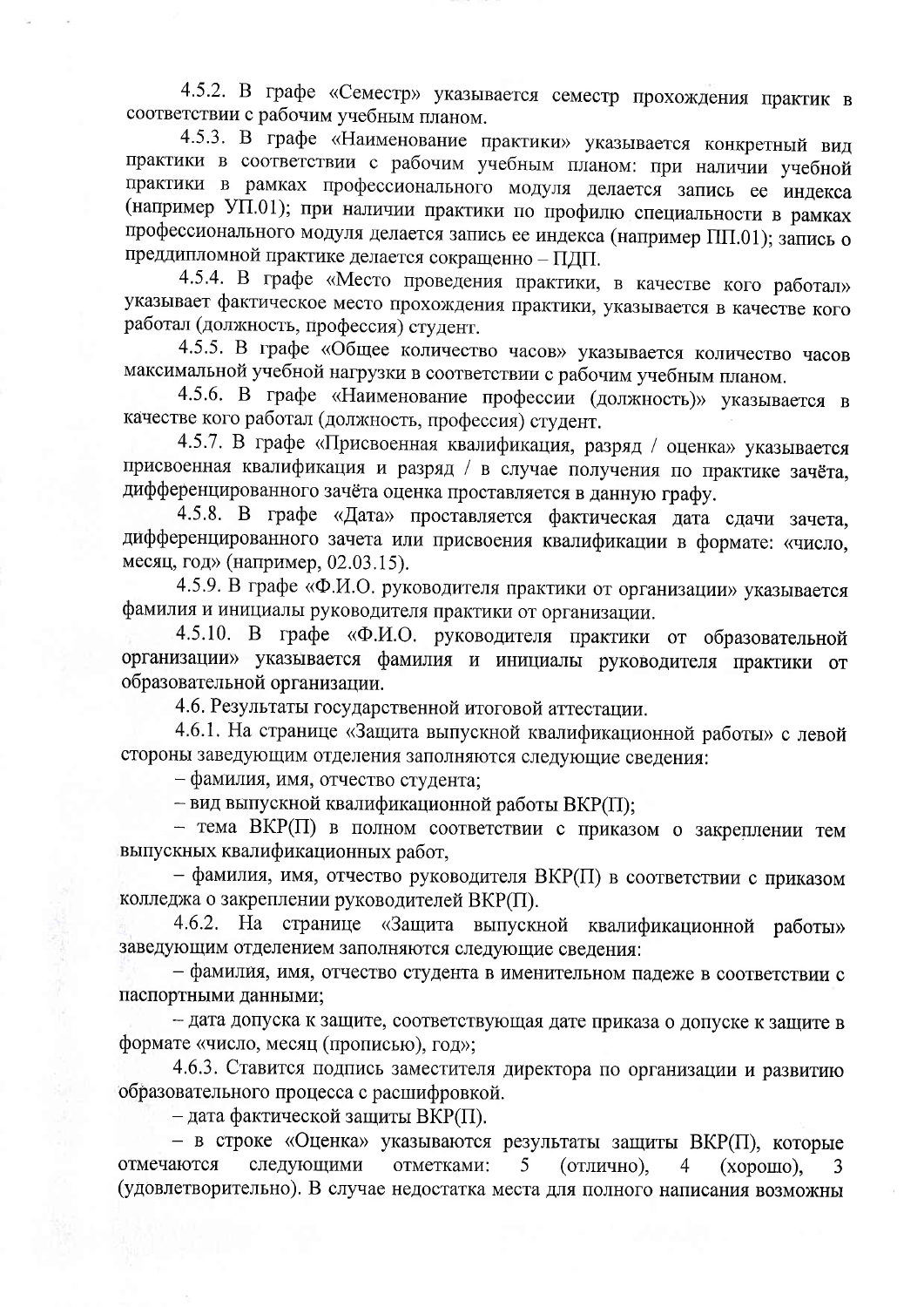сокращения: 5 (отл.), 4 (хор.), 3 (удовл.). Оценка 2 (неудовлетворительно) в зачетную книжку студента не заносится.

4.6.4. Ставится подпись председателя государственной аттестационной комиссии и (в соответствии с приказом) с расшифровкой.

4.6.5. Страница «Государственный экзамен» заполняется в том случае, если программой государственной итоговой аттестации помимо выполнения ВКР(II) предусмотрены государственные экзамены. В случае наличия экзамена, на странице заведующим отделением заполняются следующие сведения:

- фамилия, имя, отчество студента в именительном падеже в соответствии с паспортными данными;

- дата в соответствии с приказом колледжа о допуске студентов к сдаче государственного экзамена в формате «число, месяц (прописью), год»,

4.6.6. Ставится подпись заместителя руководителя по организации и развитию образовательного процесса с расшифровкой, заверенная печатью.

4.6.7. Секретарем Государственной экзаменационной комиссии (ГЭК) заполняются следующие сведения:

- результаты государственного экзамена: заполняется таблица с указанием учебных предметов, курсов, дисциплин / модулей, по которым предусмотрен государственный экзамен. Результаты сдачи экзамена определяются отметками 5 (отлично), 4 (хорошо), 3 (удовлетворительно). Отметка 2 (неудовлетворительно) оформляется только в протоколе заседания государственной экзаменационной комиссии и не проставляется в зачетную книжку. Ставится фактическая дата проведения экзамена в формате «число, месяц (прописью), год».

4.6.8. Ставится подпись председателя государственной экзаменационной комиссии (в соответствии с приказом) с ее расшифровкой.

4.6.9. На странице «Решение государственной экзаменационной комиссии» заведующим отделением вносятся сведения:

- дата оформления протокола и его номер;

- фамилия, имя, отчество студента в соответствии с паспортными данными в дательном падеже;

присвоенная квалификация, соответствии  $\, {\bf B}$ федеральным  $\ddot{\textbf{C}}$ образовательным стандартом государственным среднего профессионального образования;

- номер диплома о среднем профессиональном образовании в соответствии с бланком диплома;

- дата приказа колледжа о присуждении квалификации, выдаче дипломов и отчислении студентов.

 $4.6.10.$ Директор колледжа ставит свою подпись последующей  $\mathbf C$ расшифровкой и скрепляет запись печатью Колледжа.

5. Выдача дубликата и хранение

5.1. Студент несет ответственность за сохранность зачетной книжки и студенческого билета. В случае порчи, утраты или утери зачетной книжки или студенческого билета студент немедленно обращается к заведующему отделением с заявлением на имя директора Колледжа о выдаче дубликата.

5.2. В случае порчи документа к заявлению прилагается объяснительная записка и испорченный документ (оригинал).